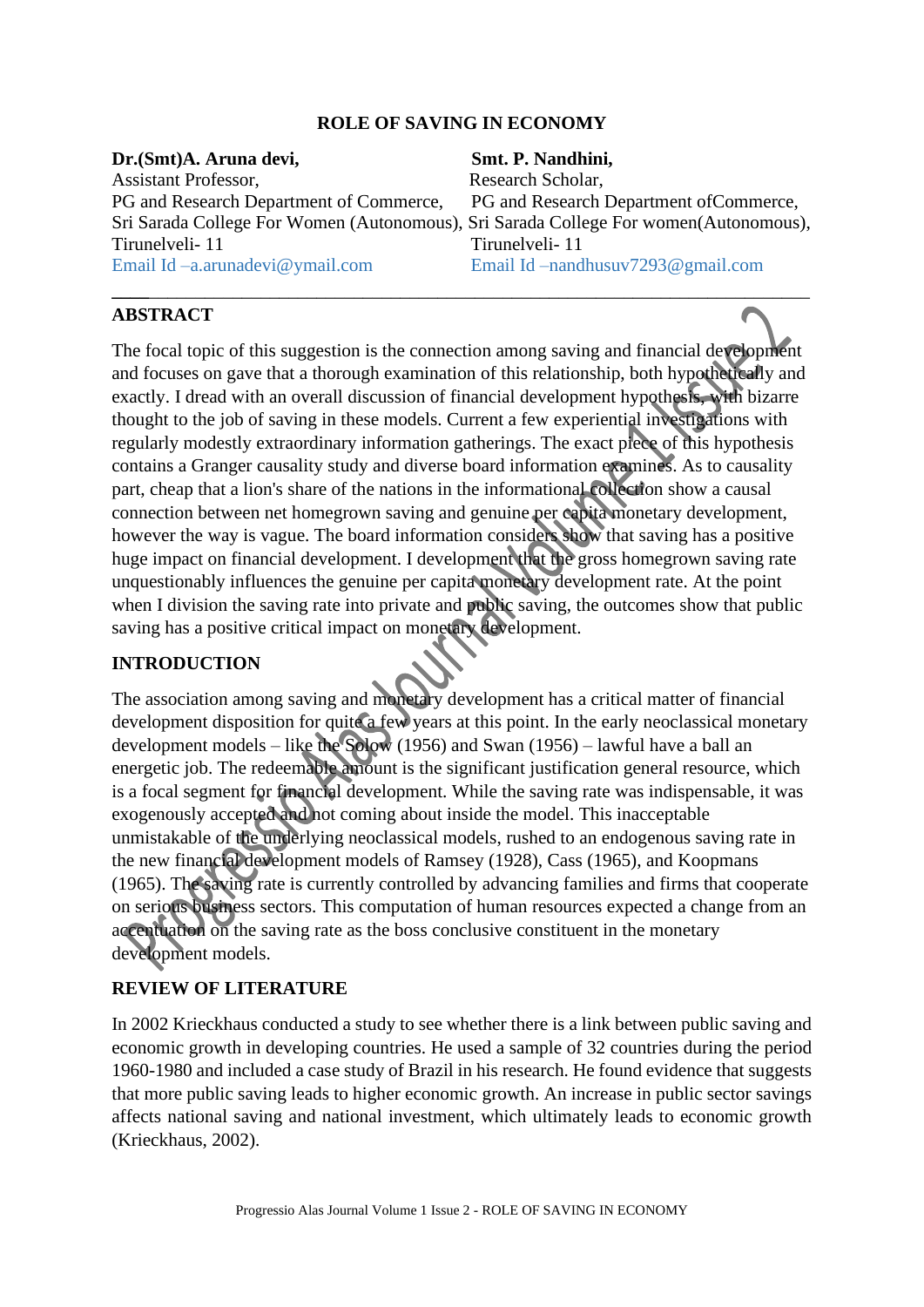Sinha (1998, 1999, 2000) has conducted a series of empirical studies in developing countries, with the most common result that economic growth Granger-causes saving growth. This result holds in Pakistan (1998) and the Philippines (2000). Sinha and Sinha found this result in Mexico (1998) and India (2007) as well. However, the same research performed on Sri Lanka concludes that saving growth Granger-causes economic growth (Sinha, 1999).

#### **Private and Public Saving Data**

The surviving literature offers that the effect of private and public saving on economic growth might diverge. Therefore, it power be stimulating to make a difference between these two types of saving. However, due to the limited obtainability of the data the sample size is much smaller than in the previous approximations. This dataset consists of 25 countries and data is available over a period of 23 years, from 1990 until 2012. The World Bank Indicators Database does not provide the private and public saving rates directly. Its control these rates using data on government revenues and expenses, as well as the already mentioned gross domestic saving rate. Private and public saving rates are calculated as follows:

Public Saving = Government Revenue – Government Expenses

Private Saving = Gross Domestic Saving – Public Saving

All variables are given as a percentage of GDP. Government revenue is income from taxes, social contributions besides other springs of income such as charges and fees. Administration expenses actions all payments done by the government, e.g., wages, interest, subsidies and social benefits. The private saving rate is intended as the variance between the gross domestic saving rate and the public saving rate. Private saving includes domestic and commercial saving. The preceding portion of the experiential analysis of this thesis also provides an estimation of the effect of household and corporate saving separately on economic growth.

## **COLLECTION OF DATA**

The primary data have been collected directly from the mobile banking customer and internet banking customer through a questionnaire. Secondary data have been collected from standard books, articles, magazines, Encyclopedia and internet.

## • **Primary data**

The study is mainly based upon the primary data. Interview schedule method is used to collect the data from the respondents. Sample size of "326" respondents have been appended in the research report.

## • **Secondary data**

To substantiate and support the primary data, required particulars have been gathered by referring to reputed journals, magazines, standard newspaper and books. Some of the information has been gathered from authorized web source.

## **ANALYSIS AND INTERPRETATION**

## SOCIO ECONOMIC PROFILE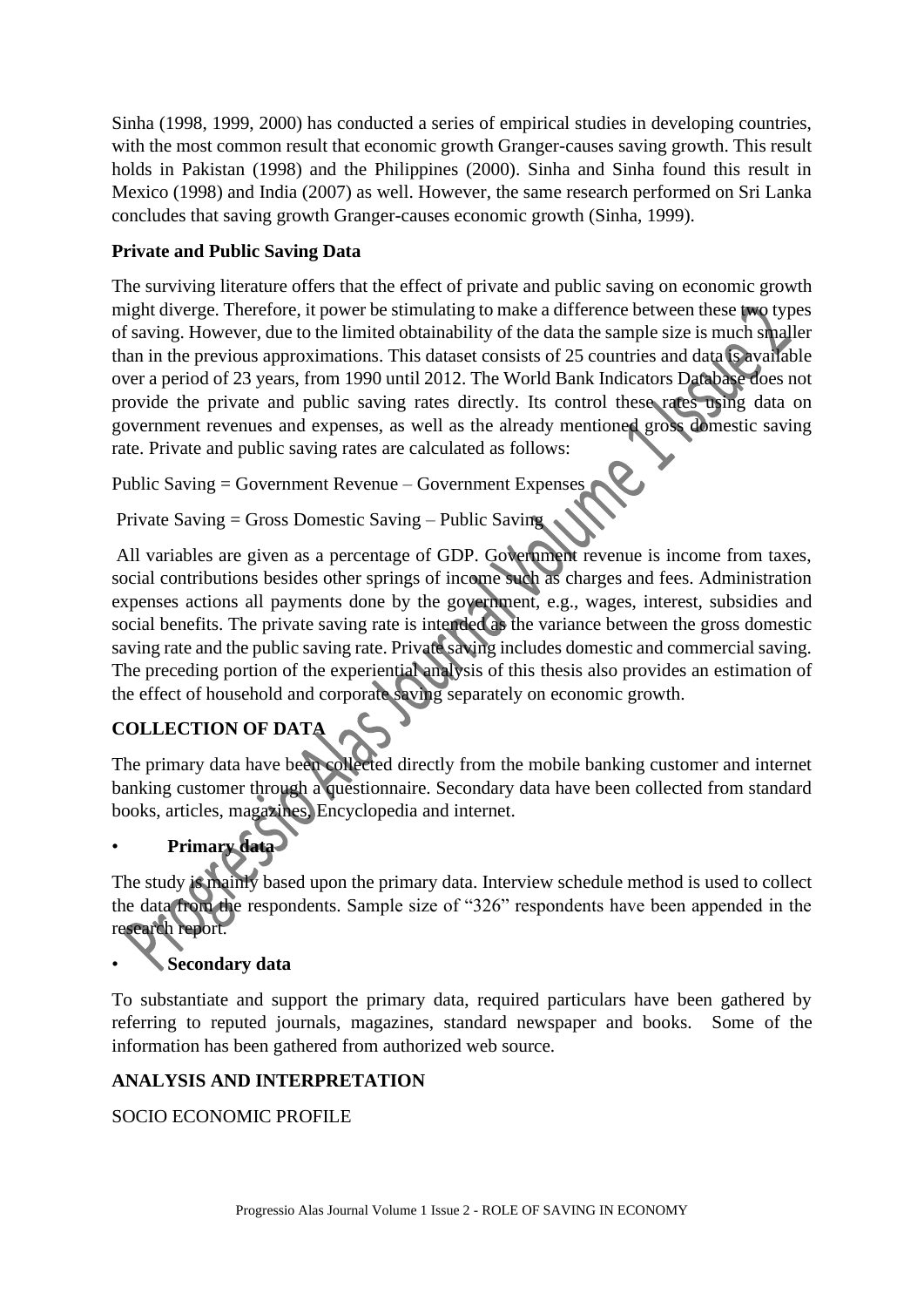| $\operatorname{AGE}$ WISE | <b>TOTAL</b> | PERCENTAGE     |       |
|---------------------------|--------------|----------------|-------|
| Below25 years             | 97           | 30             |       |
| $25-35$ years             | 66           | 21             |       |
| 35-45 years               | 61           | 19             |       |
| 45-55 years               | 77           | 23             | Super |
| Above 55 years            | 26           | $\overline{7}$ |       |
| <b>TOTAL</b>              | 326          | 100            |       |
| MONTHLY INCOME            |              |                |       |
| Below Rs 25000            | 75           | 23             |       |
| Rs 25000-35000            | 150          | 48             |       |
| Rs 35000-45000            | 50           | 15             |       |
| <b>Above 45000</b>        | 49           | 14             |       |
| <b>TOTAL</b>              | 326          | 100            |       |
| EDUCATION QUALIFICATION   |              |                |       |
| Hsc                       | 60           | 18             |       |
| Graduate                  | 42           | 13             |       |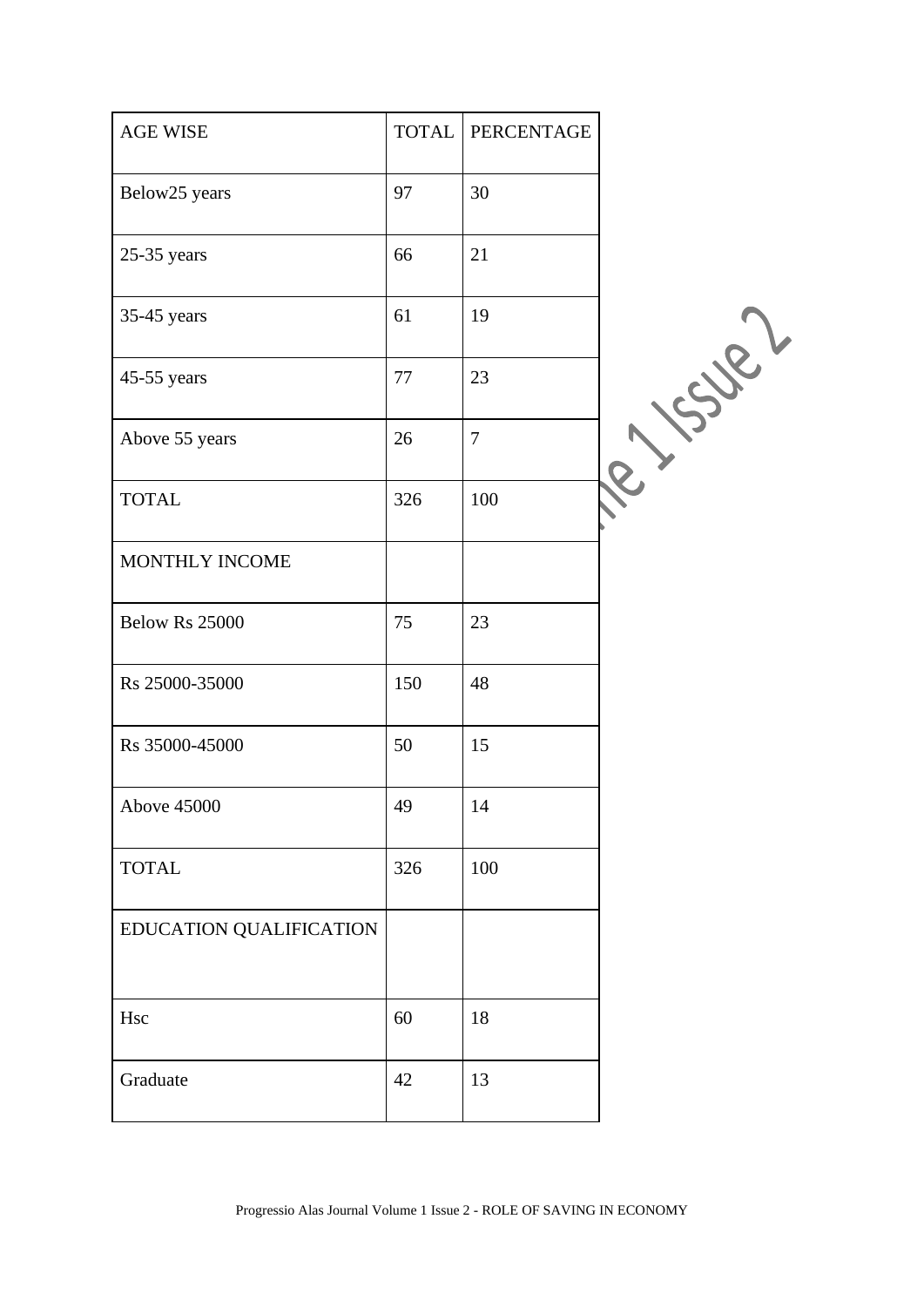| Post graduate | 85  | 26  |
|---------------|-----|-----|
| Professional  | 95  | 29  |
| Others        | 44  | 13  |
| <b>TOTAL</b>  | 326 | 100 |

Source: Primary data

Table 1 show that out of 326 respondent 30 percentage of the respondent are under age below 25 years, Next 48 percentage of the respondent are under monthly income of 25000-35000, Next 39 Percentage of the respondent are Professional.

## RELATIONSHIP BETWEEN AGE GROUP AND INVESTMENT AND SAVING FOR GROWTH OF INDIVIDUAL

|                       | Value | Degrees of Freedom | Sig. |
|-----------------------|-------|--------------------|------|
| Pearson Chi-square    | 0.151 |                    | 0.00 |
| Cource: Computed data |       |                    |      |

Source: Computed data

The Chi-square value is 0.151 and the significant at 1% level of significance indicating that there is a significant difference between the brand preference of shampoo among the age groups of women customers. Hence, there is null hypothesis and there is no significant difference in Investment and saving for growth of individual and the age group is rejected.

## **SUGGESTION**

- Higher savings can help finance higher levels of investment.
- It enable the bank to lend more to firms for saving
- To boost productivity over the longer term investment.

# **CONCLUSION**

The focal topic of this theory is the connection among saving and financial development. In the previous many years the quantity of studies showed concerning this relationship has grown-up, at that point so has the difference. Hypothetically, yet additionally exactly extraordinary and regularly even conflicting outcomes have been introduced, levitation misconception about this affiliation. This suggestion doesn't exertion to completely clarify this broad mistake, yet objectives at causative another appropriate preparing to the overall writing. After two moderately broad examinations, more careful piece information inspects tallying various types of saving have been appeared.